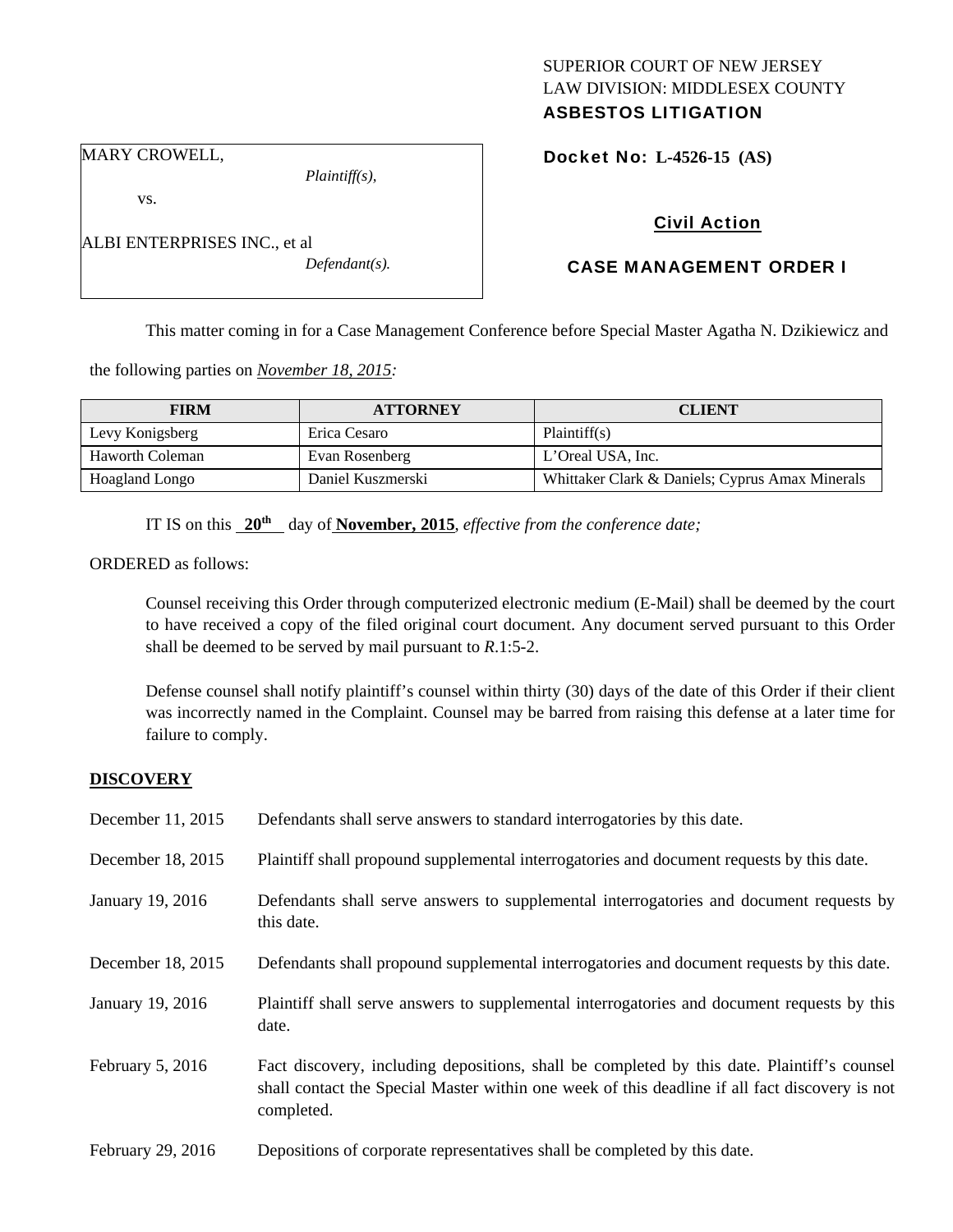### **EARLY SETTLEMENT**

March 4, 2016 Settlement demands shall be served on all counsel and the Special Master by this date.

## **SUMMARY JUDGMENT MOTION PRACTICE**

| March 4, 2016 | Plaintiff's counsel shall advise, in writing, of intent not to oppose motions by this date. |  |  |
|---------------|---------------------------------------------------------------------------------------------|--|--|
|               |                                                                                             |  |  |

- March 18, 2016 Summary judgment motions shall be filed no later than this date.
- April 15, 2016 Last return date for summary judgment motions.

### **MEDICAL DEFENSE**

- April 29, 2016 Plaintiff shall serve medical expert reports by this date.
- April 29, 2016 **Upon request by defense counsel**, plaintiff is to arrange for the transfer of pathology specimens and x-rays, if any, by this date.
- June 15, 2016 Defendants shall identify its medical experts and serve medical reports, if any, by this date. **In addition, defendants shall notify plaintiff's counsel (as well as all counsel of record) of a joinder in an expert medical defense by this date.**

### **LIABILITY EXPERT REPORTS**

| April 29, 2016 | Plaintiff shall identify its liability experts and serve liability expert reports or a certified |
|----------------|--------------------------------------------------------------------------------------------------|
|                | expert statement by this date or waive any opportunity to rely on liability expert testimony.    |

June 15, 2016 Defendants shall identify its liability experts and serve liability expert reports, if any, by this date or waive any opportunity to rely on liability expert testimony.

#### **ECONOMIST EXPERT REPORTS**

- April 29, 2016 Plaintiff shall identify its expert economists and serve expert economist report(s), if any, by this date or waive any opportunity to rely on economic expert testimony.
- June 15, 2016 Defendants shall identify its expert economists and serve expert economist report(s), if any, by this date or waive any opportunity to rely on economic expert testimony.

#### **EXPERT DEPOSITIONS**

July 8, 2016 Expert depositions shall be completed by this date. To the extent that plaintiff and defendant generic experts have been deposed before, the parties seeking that deposition in this case must file an application before the Special Master and demonstrate the necessity for that deposition. To the extent possible, documents requested in a deposition notice directed to an expert shall be produced three days in advance of the expert deposition. The expert shall not be required to produce documents that are readily accessible in the public domain.

#### **PRE-TRIAL AND TRIAL**

| June 17, 2016 $\omega$ 10:00am | Settlement conference. All defense counsel shall appear with authority to negotiate  |  |  |
|--------------------------------|--------------------------------------------------------------------------------------|--|--|
|                                | settlement and have a representative authorized to negotiate settlement available by |  |  |

\_\_\_\_\_\_\_\_\_\_\_\_\_\_\_\_\_\_\_\_\_\_\_\_\_\_\_\_\_\_\_\_\_\_\_\_\_\_\_\_\_\_\_\_\_\_\_\_\_\_\_\_\_\_\_\_\_\_\_\_\_\_\_\_\_\_\_\_\_\_\_\_\_\_\_\_\_\_\_\_\_\_\_\_\_\_\_\_\_\_\_\_\_\_\_\_\_\_\_\_\_\_\_\_\_\_\_\_\_\_